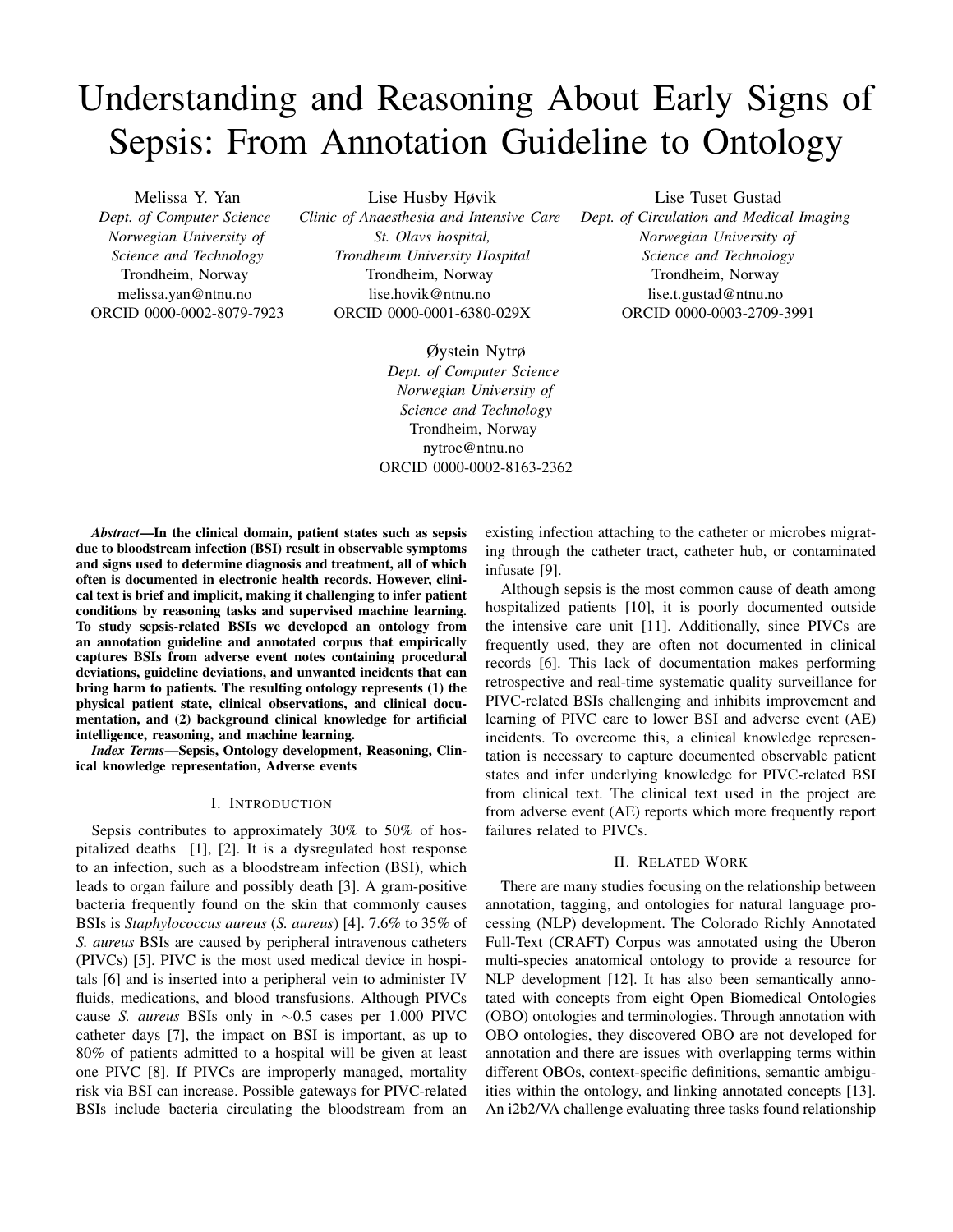classification based on provided annotated concepts was the most difficult and suggested domain knowledge may help with the lack of explicit contextual information needed for relationship classification [14]. Conversely, assertion classifications based on annotated concepts was the easiest task, and concept extraction from the unannotated text was more difficult because of concept boundary detection. Additionally, methods are being developed for automatically extracting ontologies from documents [15].

Currently, there is no specific ontology for sepsis-related BSI, signs, locations, related devices, and procedures. However, there could be relevant concepts in existing ontologies such as the following: sepsis and hospital-acquired infection entities in the Infectious Disease Ontology (IDO) [16], sign and symptom entities from the Ontology for General Medical Science (OGMS) [17], vital sign entities from the Vital Sign Ontology (VSO) [18], [19], anatomical entities in the Foundational Model of Anatomy Ontology (FMA) [20], [21], anatomical spatial location descriptor entities from the Biological Spatial Ontology (BSPO) [22], adverse event entities in the Ontology of Adverse Events (OAE) [23], [24], and relationship object properties from the Open Biological and Biomedical Ontology (OBO) Relation Ontology [25]. Additionally, potential relevant standardized nursing practice language includes the International Classification for Nursing Practice (ICNP) terminology, Nursing Interventions Classification (NIC) taxonomy [26], and NANDA International Nursing Diagnoses Classification taxonomy [27]. Concepts or terms from these resources can be used to expand the ontology if deemed necessary by ontology users.

Though an ontology for sepsis PIVC-related BSIs is not available, there are relevant clinical guidelines, studies, and tools. For instance, there is a Norwegian PIVC care guideline for reducing infections [28]. This guideline is based on commercial evidence-based guideline publishers such as UpToDate<sup>1</sup> and BMJ Best Practice<sup>2</sup>; these publishers compile clinical guidelines based on publications. Additionally, the Guidelines International Network  $(GIN)^3$  has a guideline repository<sup>4</sup> which contains guidelines for various infections and management of peripheral intravascular devices. Using clinical text, some studies have focused on creating sepsis alert systems to identify patients or notes with suspected infection [29], [30]. Furthermore, there are PIVC phlebitis assessments [31]–[33] and a Peripheral Intravenous Catheter mini Questionnaire (*PIVC-miniQ*) quality surveillance tool for scoring PIVC problems related to insertion site, equipment condition, documentation, and use [34].

#### III. OBJECTIVE

This paper presents initial work on an ontology for early sepsis signs based on an annotation guideline and annotated corpus of adverse event (AE) notes. The annotation guideline and annotated corpus capture explicit observable items in documentation for PIVC-related BSIs such as signs, locations, related devices, and procedures. Based on the clinical research question "Is there a connection between BSIs and PIVCs at the hospital?", the following competency question requirements for an ontology representing and reasoning about PIVC-related BSIs were identified:

- 1) Does patientA have an infection?
- 2) Does patientA have a BSI?
- 3) How many patients have an infection or BSI?
- 4) Which patients have sepsis?
- 5) Does patientB have a catheter?
- 6) Does patientB have a PIVC?
- 7) How many catheters does patientB have, where are they, and why does patientB need them?
- 8) Does patientC have an infection and catheter? If so, was patientC's infection associated with a catheter?

The clinical goal is eventually to automate *PIVC-miniQ* for PIVC quality surveillance and create a reminder to notify clinicians which patients require additional monitoring or follow-up care to lower BSI incidents because they currently have or have had a PIVC.

## IV. DATASETS

## *A. Norwegian Adverse Event Dataset*

18,555 AE reports between September 30, 2015 and December 31, 2019 were extracted from the electronic incident reporting system at St. Olavs hospital, Trondheim University Hospital in Trondheim, Norway. These AE reports describe various events such as procedural deviations, guideline deviations, near-miss events that could have harmed patients, misunderstandings, resource needs, and patients whose poor behavior posed a risk to others. Approval to use AE notes for this study has been approved by the Norwegian Regional Committees for Medical and Health Research Ethics (REK), approval no 2018/1201/REKmidt, 26814.

## *B. Synthetic Adverse Event Dataset*

The original Norwegian AE dataset was used to manually create 100 unique synthetic free-text notes for annotation. These notes were created either by a nurse or by combining different parts of original notes together and having a nurse verify the content. Manually creating synthetic data ensures the content appears realistic and could be real. It also guarantees data are anonymized, provides additional data for downstream analyses, and allows scare clinical data to be reusable and accessible.

## V. ANNOTATION GUIDELINE AND ANNOTATIONS

## *A. Synthetic Dataset Annotation Guideline*

The preliminary annotation guideline was developed by simplifying the clinical research question "is there a connection between BSIs and PIVCs at the hospital?" into:

• How can sepsis or BSIs be identified when the symptoms are similar to other diseases?

<sup>1</sup>https://www.uptodate.com/

<sup>2</sup>https://bestpractice.bmj.com/

<sup>3</sup>https:/https://G-I-N.net/

<sup>4</sup>https://guidelines.ebmportal.com/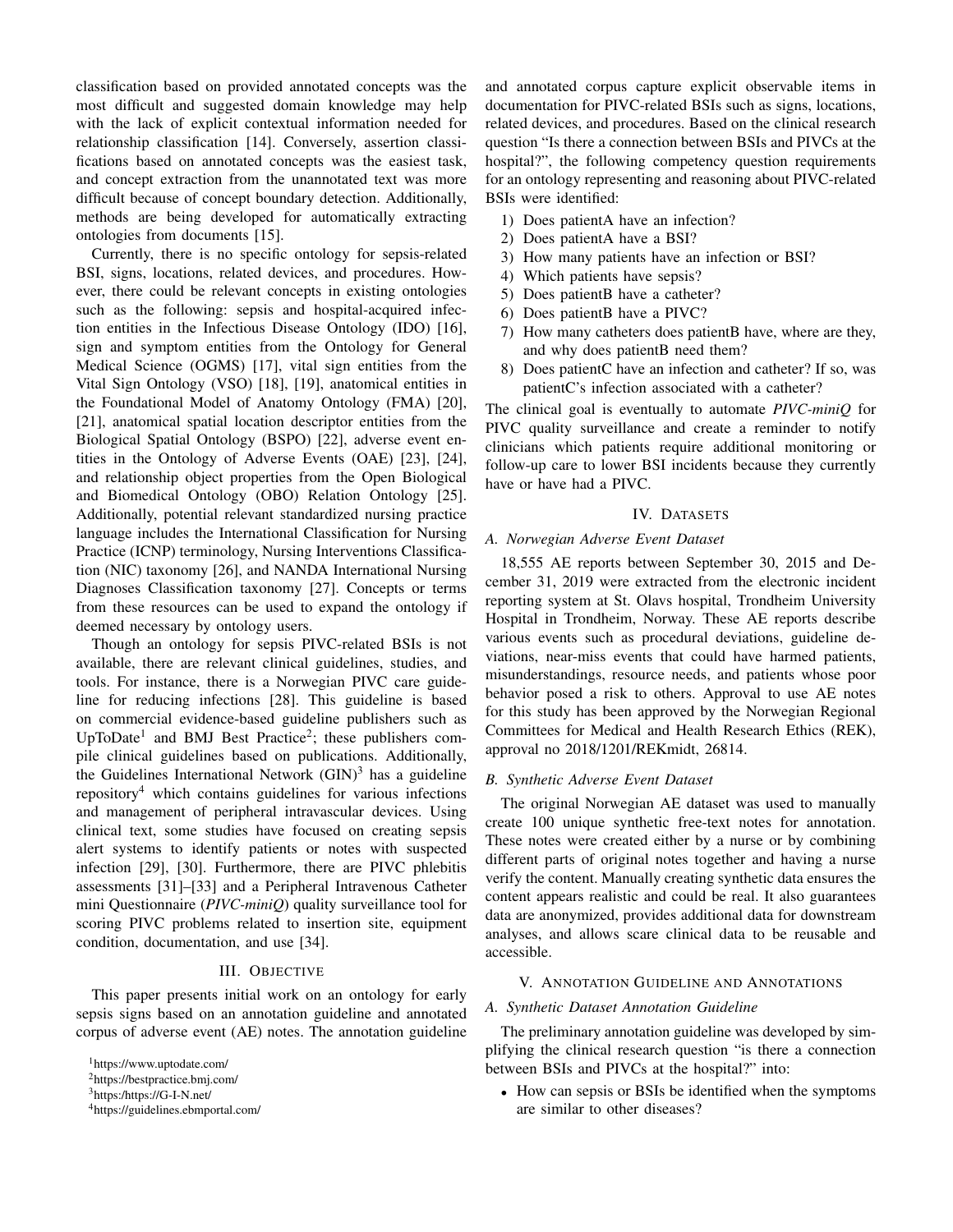• How can PIVCs be identified when it's poorly documented?

Formulating questions and holding discussions with nurses led to insights about which catheters are documented distinctly and how catheters can be distinguished based on the anatomical insertion site or procedures. Based on the clinical perspectives of nurses, questions were modified into the following domain-specific *questions of interest*:

- What are the different signs of infections, specifically for BSIs, sepsis, or infected PIVCs?
- What are the signs for different types of catheters?
- Where are the anatomical insertion sites of catheters?
- What procedures, interventions, and activities can be related to catheter use?

The list of answers provided by nurses for domain-specific questions were sorted into four categories: Sign, Location, Device, and Procedure. These categories, technically known as entities in annotation and classes in ontologies, are used as annotation labels which can span a single word or phrase.

To ensure the four categories related to catheters and infections could be found and occurred frequently enough for downstream analysis, 700 randomly selected AE notes from the original Norwegian dataset were manually screened. Following screening, three additional categories (Sensitivity, Person, and Whole) were included to ensure correct anonymization, allow categories to be linked to an individual, and incorporate a label representing the span of the whole text. This resulted in the following seven categories:

- 1) Sign: infection signs
- 2) Location: anatomical insertion sites
- 3) Device: signs of catheter types
- 4) Procedure: procedures, interventions, or activities related to catheters
- 5) Sensitivity: protected health information
- 6) Person: individuals mentioned, such as patient, clinician, or relative.
- 7) Whole: label representing the span of whole text and given to indicate if the note contains information about infection, BSI, sepsis, faulty device malfunctioning, catheter, PIVC, or is sensitive.

Additionally, categories 1-6 each form an hierarchy with more specific subcategories to capture different detailed granularity in text (e.g., in Fig. 1, the Device category has a general "catheter" subcategory which contains a more specific "PIVC" subcategory). Furthermore, four relationships were added to link categories 1-4:

- 1) Person **Person has** Sign, Location, Device, or Procedure
- 2) Procedure  $\frac{\text{Proceedure uses}}{\text{Perocedure}}$  Device
- 3) Sign  $\frac{\text{Caused by}}{\text{D}}$  Device or Procedure
- 4) Sign, Device, or Procedure  $\xrightarrow{\text{Local}\,\text{nearby/on/in}}$  Location

These relationships ensure information is not lost in downstream analysis (e.g., infection sign at a specific location). From these seven categories and four relationships, a preliminary guideline describing how each category and relationship



Fig. 1. The Device category in the annotation guideline which contains subcategories, examples, and rules. Red font indicates changes made to the guideline after a revision.

was created (Fig. 1). Fig. 2 shows the importance of an annotation guideline for consistent annotations and differences in how text can be annotated: either without relationships and detailed granularity (Fig. 2(a)) or with relationships and detailed granularity by utilizing subcategories and attributes (Fig. 2(b)).

#### *B. Synthetic Dataset Annotation*

The 100 unique synthetic notes were divided into 10 distinct sets with 10 notes each. These 10 sets were sorted such that four sets were annotated by each group once and the remaining six sets were annotated at least twice by separate groups. Sets were sorted to evaluate guideline revision improvements using the same data on a different group. This resulted in four annotation sessions and four groups with two annotators each. Additionally, each annotator annotates 70 notes total (i.e., 10 notes in session one and 20 notes in the remaining three sessions).

These synthetic notes were annotated by eight annotators comprised of four nurses, one nursing student, two medical students, and one computer scientist with experience working with clinical text. During annotation, annotators followed the annotation guideline and annotated using the Brat rapid annotation tool (BRAT) [35]. Then annotations are evaluated using the inter-annotator agreement (IAA)  $F_1$ -score for each group and assessed to determine if items related to the clinical question are captured. Ambiguities and comments from annotators were discussed with nurses and used to refine the annotation guideline. The process was repeated for four sessions (Fig. 3).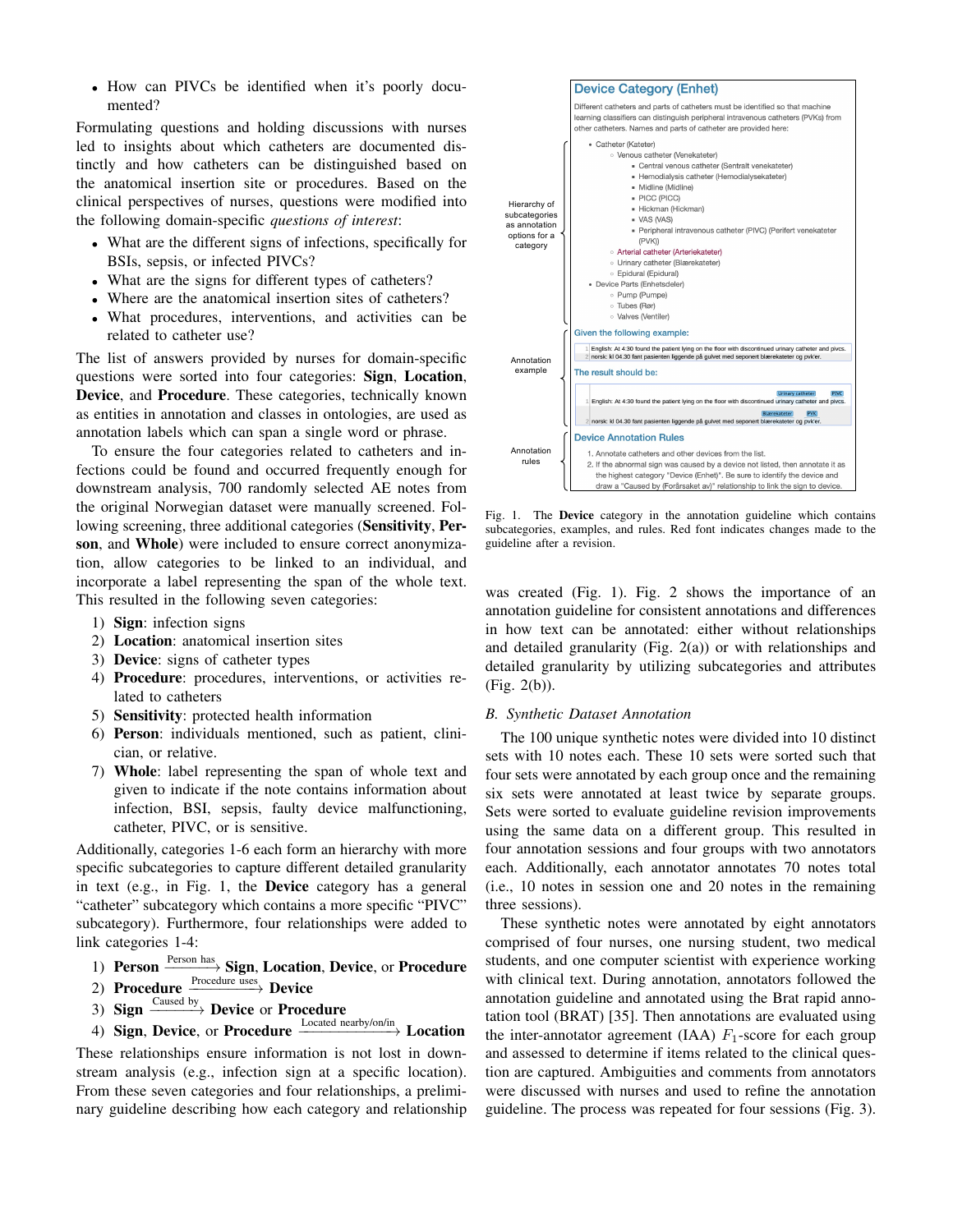

Fig. 2. Annotation granularity. (a) Using the Brat rapid annotation tool, it is possible to annotate text using only the categories (i.e., Sign, Location, Device, Procedure, Person). (b) However, it is preferable to annotate text more detailedly to ensure information is not lost downstream by using relationships, subcategories, and attributes. For instance, relationships are used to link one label to another (e.g., "Red" is linked to "PIVC" using the  $\frac{$ Caused by relationship). Additionally, "right hand" which was previously labeled Location in (a) is now labeled using Location's subcategory "Hand" and given the attribute [Right].



Fig. 3. Annotation process.

This generated an annotated dataset of 560 notes stored in the BRAT standoff format and a refined annotation guideline (guidelines for each session are available online<sup>5</sup>).

## VI. EXPERIMENT

The development process of the annotation guideline and ontology are intertwined and occurred in parallel, but were separated into individual sections within the paper for readability.

## *A. Annotation Guideline to Ontology*

The annotation guideline for PIVC-related BSIs describes how information in the text should be annotated to capture the necessary information. From the last annotation session, the resulting annotation guideline contains seven categories, various attributes for some categories, and four relationships. An category describes a concept or thing. Attributes provide

<sup>5</sup>https://folk.ntnu.no/melissay/ae-guidelines/

additional entity information, and relations map relationships between entities. In this project, the annotation guideline was built using a combination of the top-down and bottomup approaches. It was developed with an ontology in mind and with feedback from clinicians through a systematic, iterative annotation process. From the annotation guideline, each hierarchy of entities is converted into a class hierarchy within the ontology. Data properties are added to classes using attribute information for each entity, and object properties are generated based on relations. The conversion from annotation guideline to ontology framework was done using Protégé version 5.5.0 [36].

#### *B. Design Decisions*

Based on clinician needs, the focus is on identifying and inferring signs and observations documented in annotated text related to PIVC-related BSI for automating quality surveillance. Hence, causality, such as the reason for chemical and mechanical reactions resulting in infection-like signs, is not within the scope of this ontology. As clinician needs change, it will be possible to extend this ontology and incorporate other well-founded ontologies, as previously mentioned in Section II.

### *C. Ontology Development*

After developing an ontology based on the annotation guideline as a framework, modifications were made to remove ambiguity. For example, an Observation class was introduced to remove ambiguity between symptoms, infection signs, and device malfunction signs. Additionally class names were changed for clarification (i.e., Whole was changed to "Note" and Sensitive was changed to "Identifier"). Following modifications, assumptions and inferences linking documented signs and patient conditions were incorporated to ensure competency questions could be answered.

#### VII. RESULTS

## *A. Sepsis Ontology*

To make the Ontology for Sepsis Peripheral intravenous catheter-related Bloodstream infections (OSPB) more acces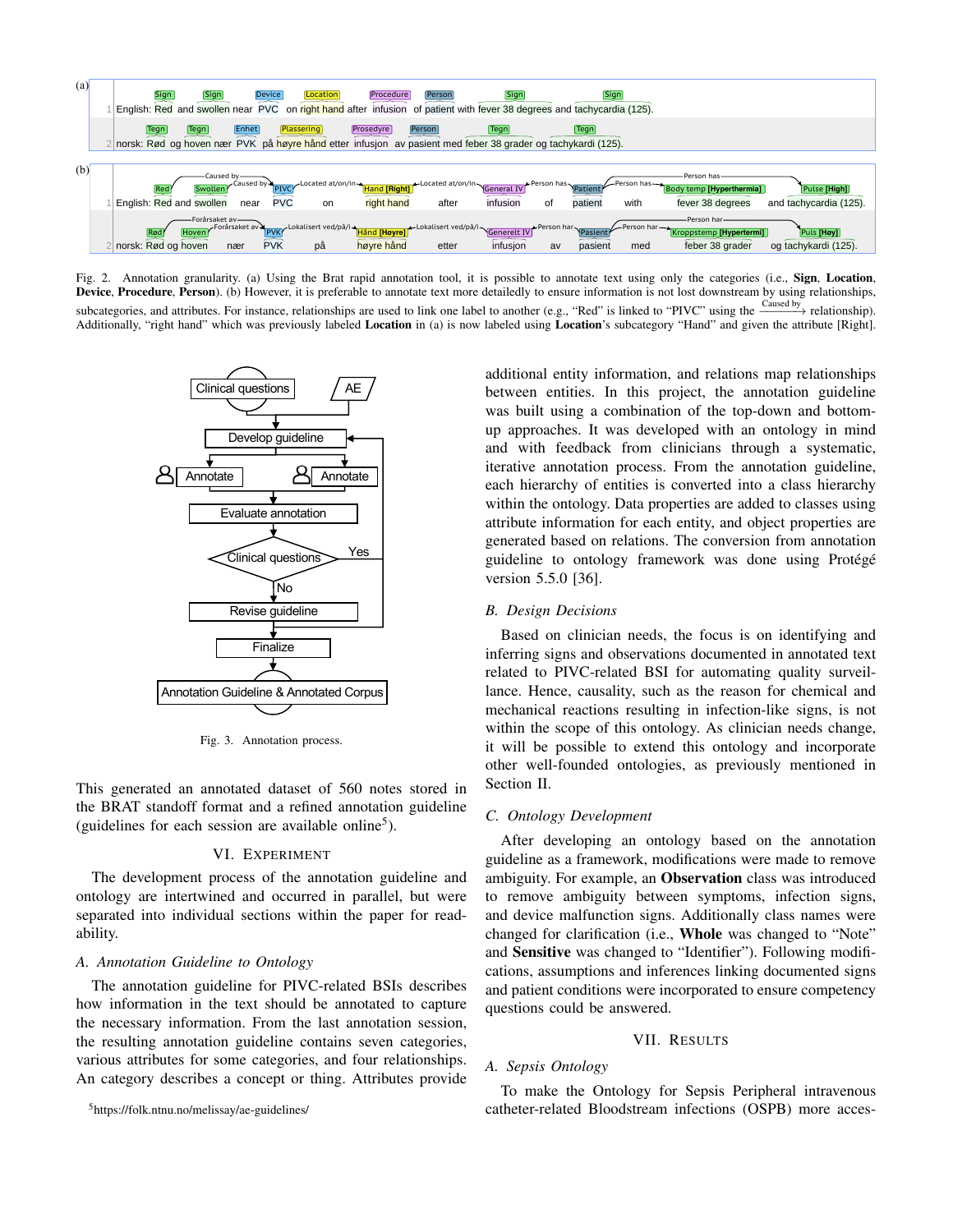sible, this is a bilingual ontology for Norwegian and English. The OSPB hierarchy has seven main classes (Fig. 4):

- 1) Identifier: protected health information
- 2) Location: anatomical location
- 3) Medical Device: treatment equipment or part
- 4) Note: representation of a note's contents
- 5) Observation: documented clinical observations
- 6) Person: an individual
- 7) Procedure: procedures, interventions, or activities for distinguishing catheter-related vs non-catheter-related

Object properties used to link classes with one another are the same as the annotation guideline relationships:

- 1) Person  $\frac{\text{Person has}}{\text{Observation}}$  Observation, Location, Medical Device, or Procedure
- 2) Procedure  $\frac{\text{Proceedure uses}}{\text{Model}}$  Medical Device
- 3) Observation  $\xrightarrow{$  Caused by Medical Device or Procedure
- 4) Observation, Medical Device, or Procedure Located nearby/on/in −−−−−−−−−−−→ Location
	-

## VIII. DISCUSSION

## *A. Dependency Issues*

Competency questions determine an ontology's scope and provide requirements for evaluation [37]. In this study however, an ontology's success is interdependent on the competency questions, annotation guideline, and data. Certain competency questions cannot be answered because they are not documented within the data. The annotation guideline is based on the assumption that an iterative developed annotation guideline is adequate for developing an ontology. This annotation guideline is also dependent on documented data. Data might not be documented because of varying hospital practices and communicative behaviors among different clinicians within different departments [38]. Hence, evaluating the success of OSPB must include considerations for what type of data is documented, whether competency questions are answerable based on documented data, and if underlying implicit knowledge is captured based on explicit annotated items generated using an annotation guideline.

## *B. Future Work*

Work presented here is the first step towards automating *PIVC-miniQ* and eventually implementing it within the AE and electronic health record (EHR) systems. The synthetic AE dataset used for annotations is a placeholder for the real Norwegian AE dataset and clinical records from the EHR. Future work includes using supervised machine learning to identify PIVC-related BSIs and classify patients requiring additional monitoring. This should be done utilizing AE reports for retrospective quality surveillance and EHR records for retrospective and real-time quality surveillance.

## IX. CONCLUSION

The Ontology for Sepsis Peripheral intravenous catheterrelated Bloodstream infections (OSPB) is a bilingual ontology in English and Norwegian for identifying PIVC-related BSI



• Surgery

Fig. 4. Class hierarchy for the Ontology for Sepsis Peripheral intravenous catheter-related Bloodstream infections (OSPB)

to facilitate systematic quality surveillance and reduce sepsis rates within hospitals. It was made for inferring patient conditions within a annotated corpus by capturing underlying knowledge in text as a representation for artificial intelligence, reasoning, and supervised machine learning.

## X. ACKNOWLEDGEMENT

This project would not be possible without the four nurses, one nursing student, two medical students, and one computer scientist who annotated the text. Research was funded by the Computational Sepsis Mining and Modelling project through